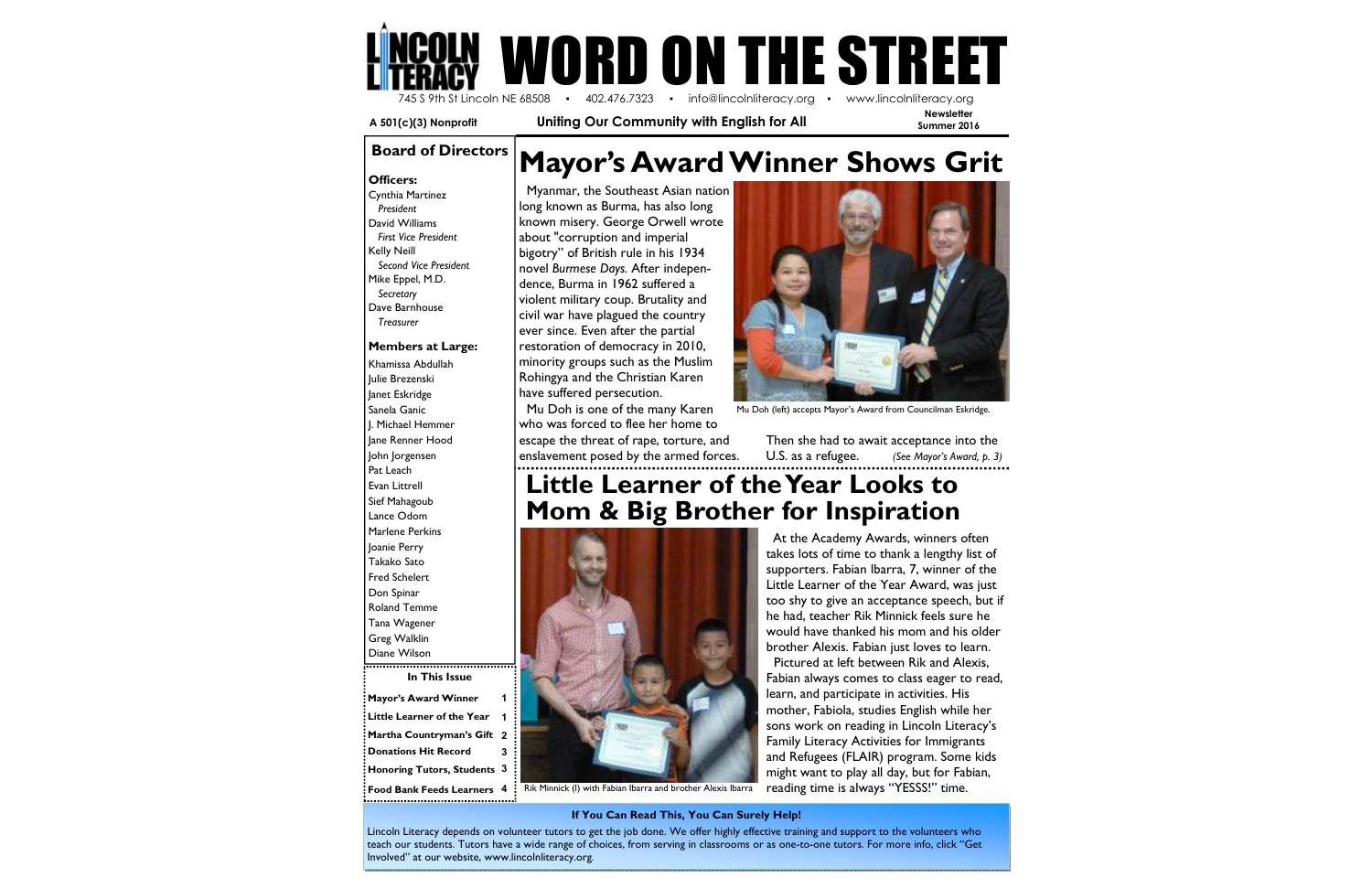Martha Countryman spent a lifetime in she chose to volunteer as a tutor with Lincoln Literacy. She went through training with us in 2000, and went on to serve as a volunteer tutor for more than a decade. She continued to work with her last student, Brandi Havel, until September 2011, when a stroke forced her to relinquish that role.

Martha passed away. Recently, we learned that in her will she left 1.25 percent of her

At the end of each term, senior staff put on a celebration for the learners and volunteer tutors, complete with music, food, and lots of laughs and companionship. For all these reasons, on June 25th Lincoln Literacy was pleased to have our Board Secretary Dr. Mike Eppel present Bryan Health the Champion of Literacy Award. education. After retiring as a schoolteacher, nearly \$1,400 that the board and staff of Three years later, on November 18, 2014, a fund for the future. We salute Martha estate to Lincoln Literacy. That yielded Lincoln Literacy gratefully received in June of 2016. This marks the second planned gift that Lincoln Literacy has received. Earlier this year, Lincoln Literacy received a total of nearly \$90,000 from the estate of Helen Roeske. The board has directed that these and other such planned gifts be invested in Countryman for a lifetime of service and a generosity that transcends her time. **You can also support our present-day work by making a tax-deductible donation online** From left, Naff, Melissa Carpenter, Mary Hoppe, David Reese and Dr. Mike Eppel

## **Bryan Health Named Champion of Literacy**

## **Former Tutor Leaves a Legacy for Literacy**



**You too can make a gift that lasts forever: Leave a Legacy for Literacy!** 

You can designate a life<br>insurance policy, set a portion<br>or a percentage of your estate,<br>or look into a charitable annuity to help LL into the future. Contact us for details.

**at: lincolnliteracy.org** 

As the largest hospital and health care system in Lincoln, Bryan Health is a leader in its field. By offering jobs to refugees and immigrants, it has demonstrated leadership in embracing the ever-expanding diversity of our community. That alone would be worth recognizing, and indeed Bryan Health received a national award earlier this year as a Workplace of the Year. But the nonprofit health care organization has done considerably more.

L NCOLN

 Since March 2015, it has collaborated with Lincoln Literacy to offer employees whose first language is not English a chance for weekly classes and conversation groups to improve their communication skills.

 This effort, spearheaded by a new English Language Learner Planning Team at Bryan, has had enthusiastic support at every level of Bryan Health's management. Champions of the program include CEO Kim Russel, Vice Presidents David Reese and Jan Garvin, Education and Organizational Development Director Brooke Cose, Human Resources Manager Melissa Carpenter, Environmental Services Manager Jeff DeBoer, Organizational Development Consultant Mary Hoppe and many frontline supervisors. "The extent of involvement by busy executives has been astonishing and inspiring to us and to those who take part in the classes," said Lincoln Literacy Executive Director Clayton Naff. "They really, really care."

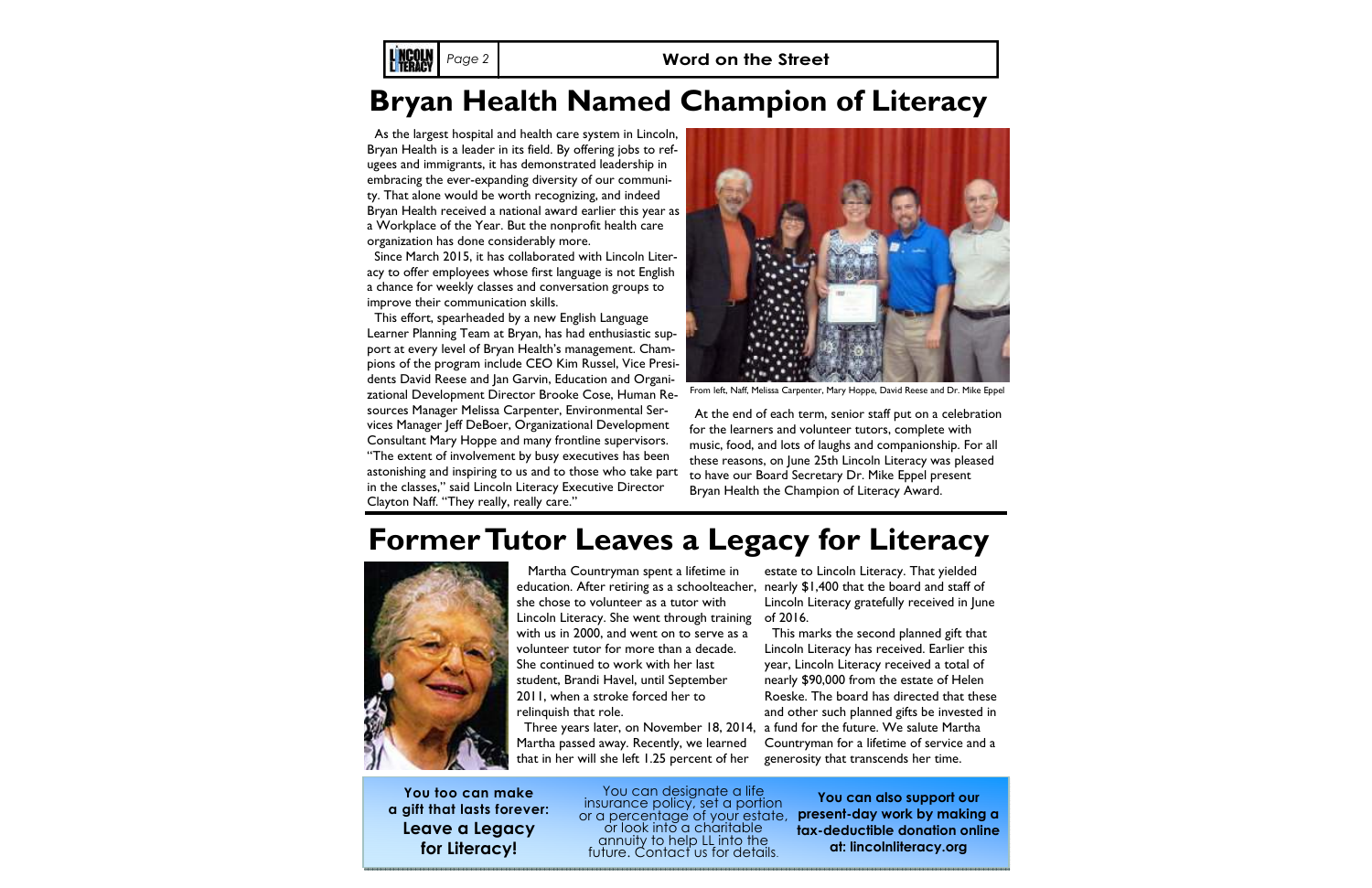#### ♦ **Mayor's Award**

Continued from Page 1

 During all that time she never went to school. Her family simply could not afford to send her. But Mu Doh had a deep hunger for learning. From the moment she arrived in Lincoln in December 2014 she plunged right into English classes. She took beginning classes at Southeast Community College and has since taken every possible opportunity to learn at Lincoln Literacy.

It's not as though she has nothing else to do. Mu Doh is a wife and mother, and she works full-time in a commercial laundry. It's hot, steamy, tiring work, but she goes to classes before and after at every opportunity. She also has an individual tutor.

Along with Mu Doh (p. 1), volunteer tutor Jeff Malan (pictured lower right) tops a remarkable roster of win-



 All that effort has paid off with rapid gains in her ability to speak, read, and write English. In January 2015 she tested at Level 0 on the Basic English Skills Test. By May 2016, Mu Doh had leapt to Level 4. On June 25, on behalf of Mayor Chris Beutler, City Councilman Carl Eskridge, citing her indomitable spirit and remarkable achievements, presented Mu Doh with the Mayor's Award for Language and Literacy Achievement. She beamed.

### **Tutors and Students Alike Glean Honors**

- ♦ Taty Nlandu, Learner of the Year
- ♦ Fabian Ibarra, Little Learner of the Year
- ♦ Bryan Health, Champion of Literacy; Hon. Mention to Zainab al-Baaj
- ♦ Azhar Sunba and Maria Cruz de Pesina, Bette Boellstorff Service Award
- ♦ Sandra Rojo, Distinguished Service Award

ners in the 2016 Lincoln Literacy awards. Jeff, who teaches every Monday afternoon at Bryan Health East (see story on p. 2), was named Tutor of the Year at the Lincoln

Literacy Awards Ceremony on June Bella Chen (I) gets award from Jana Zvada Kozuchova  $\,$  25th  $\,$ at  $\,$  G $\,$ r $\,$ a $\,$ c $\,$ e  $\,$ Lutheran Church. Other award winners include:

- ♦ Jennifer Henry, Judy Ellingson Award for tutoring excellence; Arlene Rea, Hon. Mention
- ♦ Kathy Najjar, Lois Poppe Award for outstanding volunteer service; Dennis King, Hon. Mention
- Bella Chen and Oksana Ilina, Student Leadership Award; Robert Hale, Hon. Mention

#### **Donations Hit New Record on May Give to Lincoln Day**

 On the first Give to Lincoln Day, five years ago, we did nothing and to  $\vert$ our surprise, \$6,000 came our way. This year, we put heart and soul into rallying support for our organization on May 26, the fifth Give to Lincoln Day. And boy, did you respond. Our supporters contributed more than 10 times what that first day brought in, allowing us to finish the day with

 \$63,128 in contributions. By the time match was tallied, we ended up just a whisker shy of \$70,000. That funding turned our year around; by the end of May we went from deficit to surplus. Thank you Lincoln!



Clay Naff proudly poses with our final check.



Tutor Jeff Malan teaches English to Bryan Health East employees.